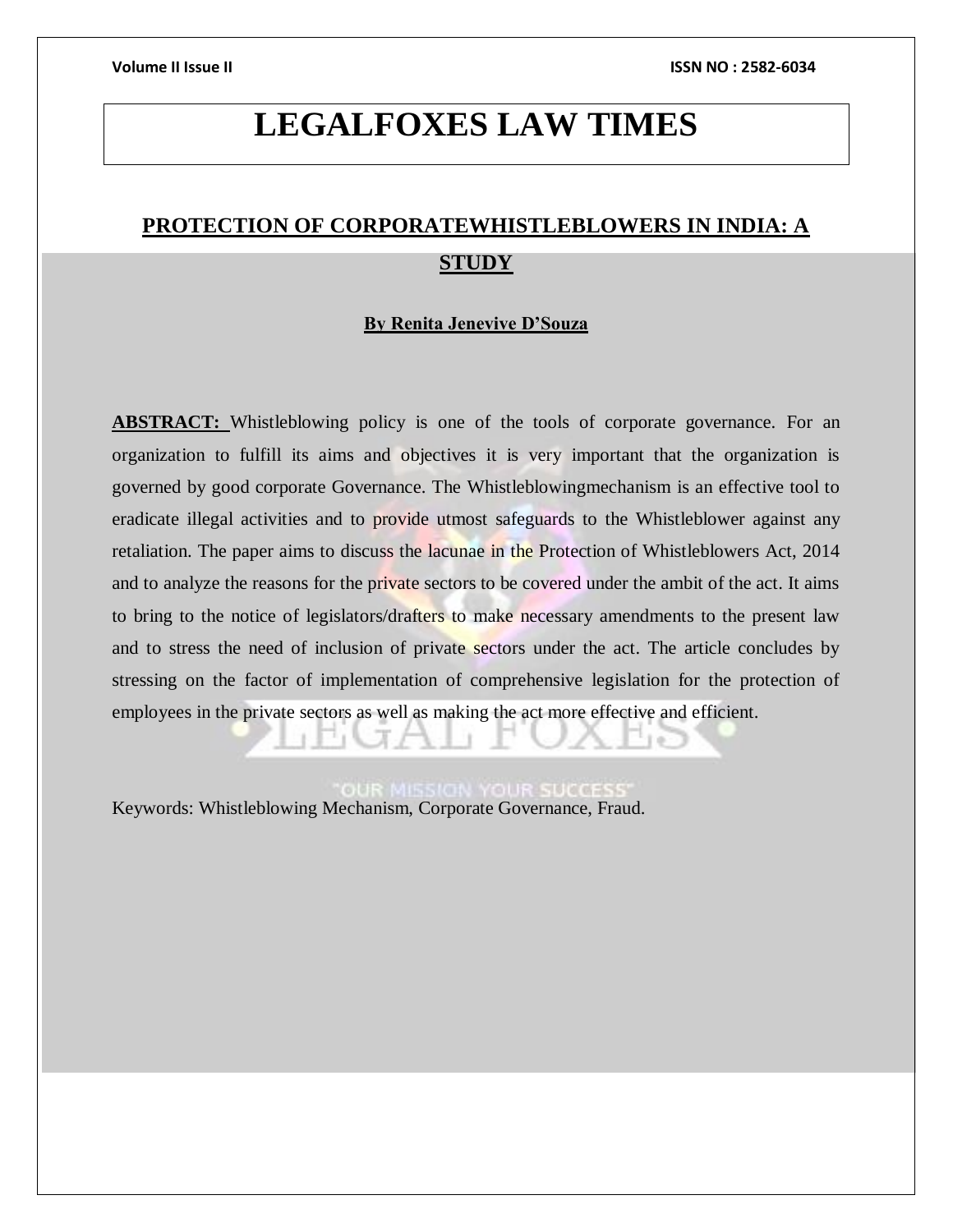### **I INTRODUCTION**

Whistleblowing policy is one of the tools of corporate governance. It is very significant for a company to adopt a whistleblowing mechanism for the betterment of the company. Every company, whether public, private, or an NGO should adopt a strong whistleblower system to encourage its employees to report illegal and fraudulent activities to its management or the competent authority. Whistleblowing also plays a vital role in implementing Corporate Governance practices.

A whistle- blower is a person who discloses and brings to the notice of the competent authority or the management about the information relating to the company's illegal or unethical practices, which are against the public interests. Whistleblower can be an employee of the organization or an outsider who has a stake in the company. By encouraging whistleblowing mechanism in an organization, it paves a way for the better transparency and accountability towards the society.

On 21 February 2014, the Bill was passed by Rajya Sabha and received the President's assent on 9 May 2014. In India, the 'Protection of Whistleblowers Act, 2014' provides safeguard for the protection of the whistleblowers and also penalties have been prescribed. The Act aims to establish a mechanism to receive complaints with regard to the disclosure of any allegation of corruption, fraudulent activities or willful misuse of power or discretion against any public servant.

The Act only applies to the public companies and does not cover Private companies under the ambit of the said Act. Clause 49 of the listing agreements of the Securities Exchange Board of India (SEBI) prescribes the mandatory clause and the non-mandatory clause to the listed companies. One such non-mandatory clause of Clause 49 of the listing agreements of SEBI is Whistleblower Policy.

In India, corporate crimes or scams are steadily rising. In the past, we have witnessed many such scams which have taken away the lives of the whistleblowers due to the insufficient protection given to them. As discussed above, the Private Companies are not covered under the Act. There is a need to bring private companies under the Act because, majority of the private companies are bankrolled by substantial public money or interests.

#### **II CORPORATE GOVERNANCE**

 $\overline{a}$ 

In this Twenty first century, Corporate governance has become one of the hot topics to be discussed on. Corporate governance is the system of rules, practices, and processes by which a firm is directed and controlled. Corporate governance essentially involves balancing the interests of a company's many [stakeholders,](https://www.investopedia.com/terms/s/stakeholder.asp) such as shareholders, senior management executives, customers, suppliers, financiers, the government, and the community.<sup>1</sup> In an organization corporate governance plays a vital role to accomplish and fulfill the goals and the objectives. Corporations have great responsibilities towards society and are answerable to them.

<sup>1</sup><https://www.investopedia.com/terms/c/corporategovernance.asp>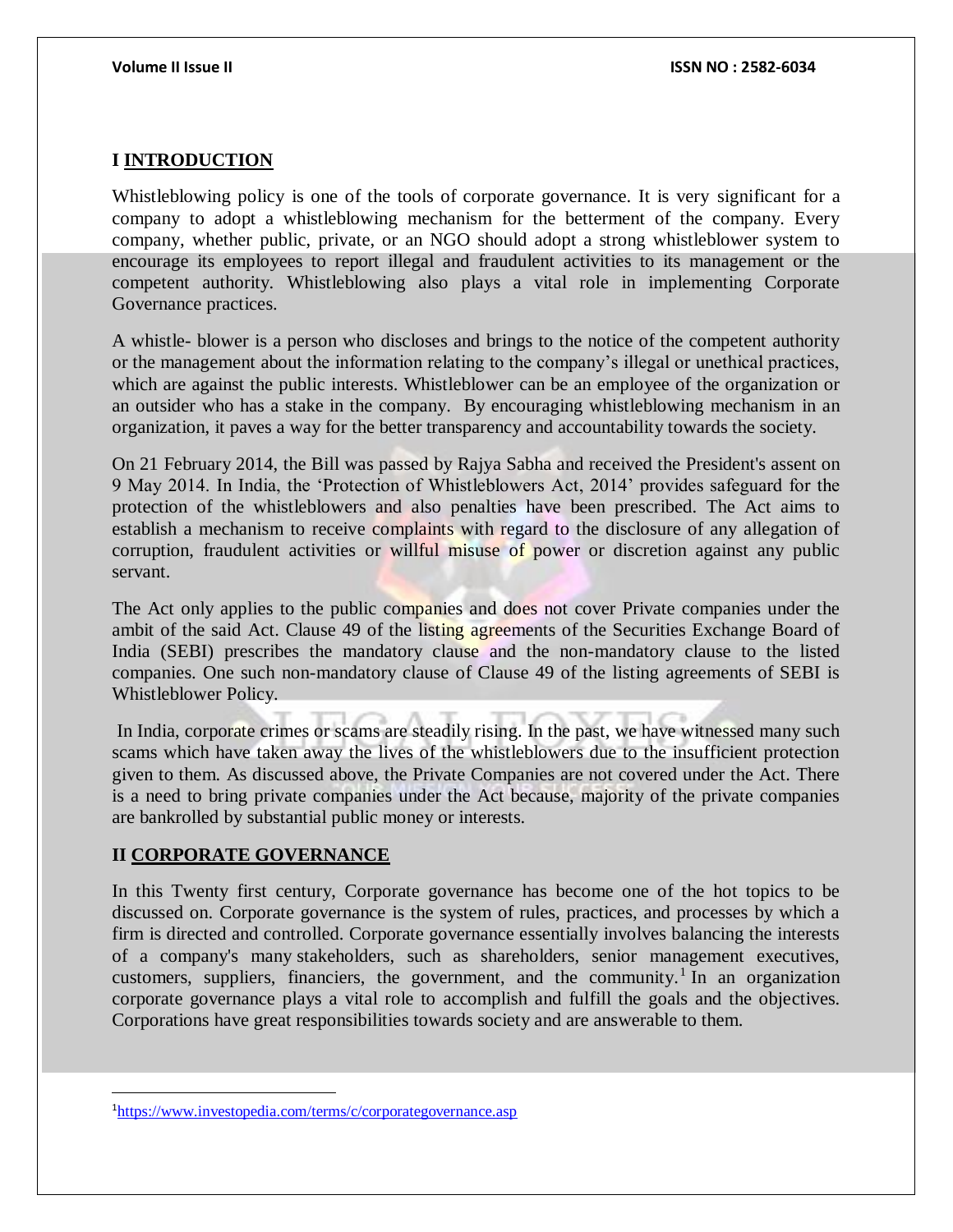A successful company should always focus on both economic and social aspects. Whistleblowers Protection policy would be an efficacious tool for corporate governance, as it will make the corporate accountable to the common mass, which would certainly help the society to nurture.<sup>2</sup>

### **III CORPORATE GOVERNANCE IN INDIA**

The code prescribed by Confederation of Indian Industry was subsequently incorporated in Securities and Exchange Board of India's ('SEBI') Kumar Mangalam Birla Committee Report and then vide its circular dated August 26, 2003 has amended the Principles of Corporate Governance i.e., made amendment to clause 49 of the listing agreement.<sup>3</sup>

The principles incorporated in the Birla Committee Report emphasizes the companies to prepare a policy called Whistleblower Policy which would safeguard the victims who voice on the malpractices and fraudulent activities. The aim of the policy is to encourage the employees of the organization to report any illegal or unethical practices to the management.

Adoption of whistleblower's protection policy was made mandatory for the listed companies through the amendments made to the clause 49 of the listing agreements. According to the directions of the Securities and exchange Board of India(SEBI), a vigilance commission is introduced to report malpractices and fraudulent activities by the employees and directors who work for the organization.

The Auditor is bound to report the instances of fraud and illegal activities taking place in the organization to the Central Government within the prescribed time frame. However, the act does not cover unlisted companies which is a major drawback. WhistleblowingMechanism paves the pathway for the Auditors (internal or external) to resolve the issues which are in violation to the fundamental principles of the business to the management.

### **IV WHISTLEBLOWING MECHANISM**

Whistle-blowing is commonly defined as the disclosure by organization members (former or current) of illegal, immoral, or illegitimate practices under the control of their employers, to persons or organizations that may be able to effect action.<sup>4</sup> For Timely detection of frauds it is very essential that a good internal whistleblowing system must prevail in an organization.

To improve the scope of Whistleblowing it is essential to improve the safeguards provided to the Whistleblowers. However, if the organization lacks to take measures for providing the safeguards to the Whistleblowers, the employees will take a step back in reporting the malpractices and fraudulent activities.

Employees being the first ones to observe the wrong happenings in the organizations, they take a step back when it comes to the reporting because of the fear of retaliation against the

 $\overline{a}$ <sup>2</sup>KarnMarwaha ,*Corporate governance and whistleblowing in India: promises or reality?* , 59 INTERNATIONAL JOURNAL OF LAW AND MANAGEMENT (2007).

<sup>3</sup>[https://www.cii.in/PolicyAdvocacyDetails.aspx?enc=tY9RauqVx47h7V4G1rU6/jmCHSML2OwpVJtbLaE2vPFuk](https://www.cii.in/PolicyAdvocacyDetails.aspx?enc=tY9RauqVx47h7V4G1rU6/jmCHSML2OwpVJtbLaE2vPFukhx566abX9jYjSpP+zUObymFCsRSpFalMSkgUR0vKQ==) [hx566abX9jYjSpP+zUObymFCsRSpFalMSkgUR0vKQ==](https://www.cii.in/PolicyAdvocacyDetails.aspx?enc=tY9RauqVx47h7V4G1rU6/jmCHSML2OwpVJtbLaE2vPFukhx566abX9jYjSpP+zUObymFCsRSpFalMSkgUR0vKQ==)

<sup>4</sup>Gladys Lee and Neil Fargher*, Companies' Use of Whistle-Blowing to Detect Fraud: An Examination of Corporate Whistle-Blowing Policies,*114 JOURNAL OF BUSINESS ETHICS, MAY 2013, 283-295 (2013)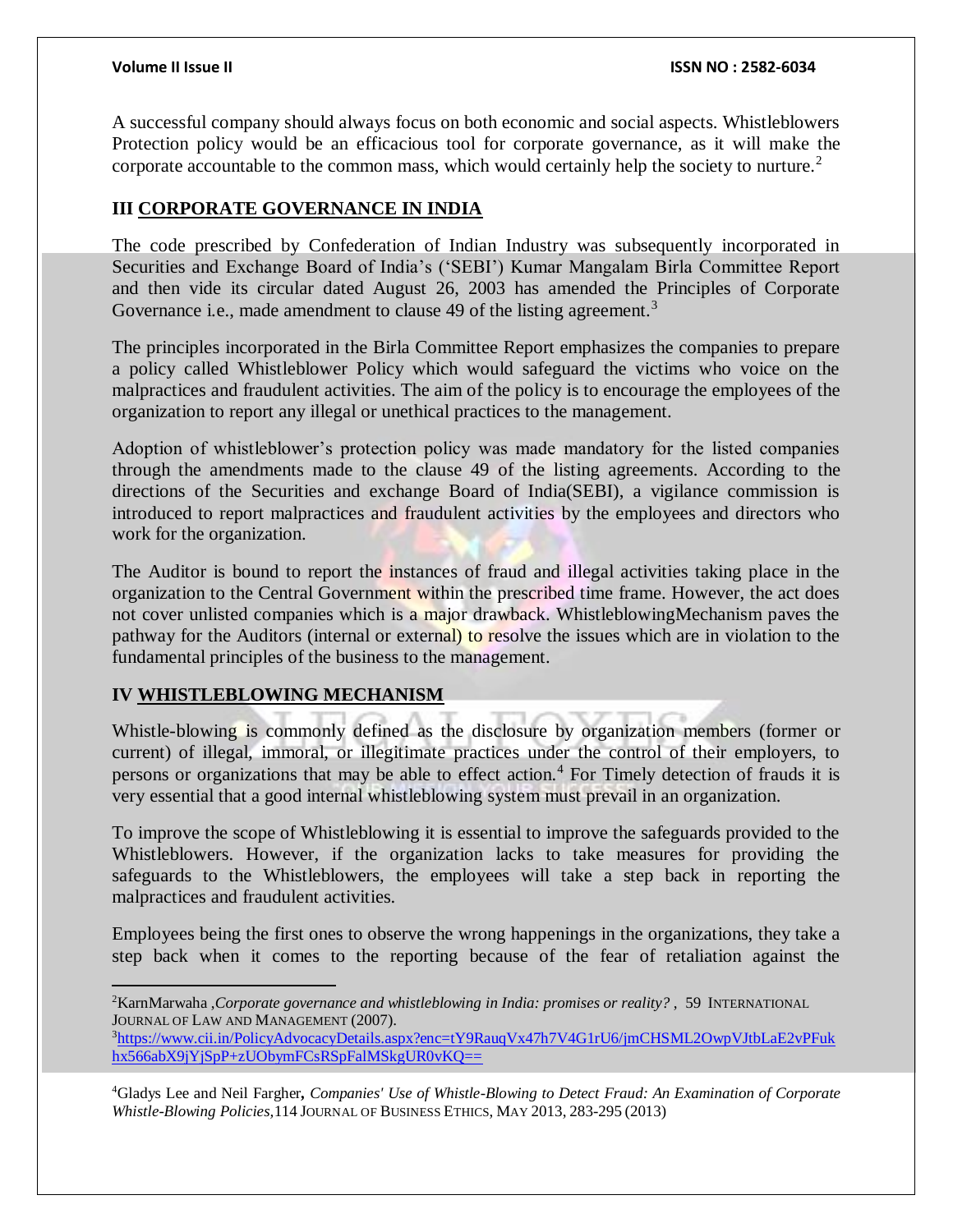$\overline{a}$ 

Whistleblowers. There arises a comprehensive need for the protection of the Whistleblowers in the Organization. In India, there is massive evidence to show the retaliation against the Whistleblowers. Retaliation against whistleblowers can also be much more severe than loss of money and career opportunities, it includes retaliation in the form of jailing, torturing and killing whistleblowers.<sup>5</sup> The retaliation against Whistleblowers includes death, career related problems, income fluctuation even though the complaints were made confidentially to its regulators. The complaints which are made to the regulators or the officials of the department are supposed to maintain it confidentially, yet the information are leaked to the media or the information reach the hands of the goons who then retaliate against the Whistleblowers.

### **V WHISTLEBLOWING MECHANISM IN INDIA**

In India the Whistleblowing mechanism is governed under the Protection of Whistleblower's Act, 2014 (Whistleblowers Act). The said Act is applicable only to the Public servants and the public listed companies. One of the notified and discussed drawbacks of the Act is ,it does not bring private sectors within the ambit of the Act. The intention of the legislature to introduce the act was to receive complaints relating to disclosure of any allegation of corruption, willful misuse of power/discretion against any public servant, to inquire or cause an inquiry into such disclosure and to provide adequate safeguards against victimization of the person making such complain.<sup>6</sup>

All the disclosure of the public interest can be made by utilizing the Whistleblower Act. Whistleblower (Amendment) Bill, 2015 was proposed before the parliament. The bill aimed to secure disclosures against the disclosedinformation which prejudicially affect the sovereignty of the country, security of the state.<sup>7</sup> The bill was not passed by the Rajya Sabha and it lapsed.

The Whistleblower's protection Act, 2014 has many discrepancies in it. The protection given to the Whistleblower is very limited and very narrow. Further the Act does not bring the Private sectors/companies within its ambit. The act imposes punishment and penalties for the victimization;however, the term Victimization is not defined under the act which brings in a lot of doubts which acts to be considered as the Victimization.

The Indian legislation regarding the Whistleblower encourages a Confidential system of reporting the complaints rather thananonymously reporting. The confidential reporting has caused deleterious consequences to the Whistleblowers due to the retaliation against them. In the United States of America, the Confidential and the Anonymous methods of reporting the complaints are severely encouraged<sup>8</sup>. Unlike in the USA, in India the complaints from the Whistleblowers arereceived only if the identity is revealed to the Central Vigilance Commission and the anonymous complaints are not entertained. If the complaints are frivolous or false the person making the complaint attracts the punishment as mentioned undersection 16 of the

<sup>7</sup>Statement of Objects and Reasons, The Whistleblowers Protection (Amendment) Bill, 2015.

<sup>8</sup>Terry Morehead Dworkin, SOX and Whistleblowing, 105 MICHIGAN LAW REVIEW, 1757 (2007).

<sup>5</sup>Richard P. Nielsen, Lakshmi Balachandra and Anna L. Nielsen**,** *Whistle-Blowing Methods for Navigating Within and Helping Reform Regulatory Institutions,*112 JOURNAL OF BUSINESS ETHICS ,385-395 (2013). 6[http://www.nishithdesai.com/information/research-and-articles/nda-hotline/nda-hotline-single](http://www.nishithdesai.com/information/research-and-articles/nda-hotline/nda-hotline-single-view/article/whistleblowing-in-india-are-we-there-yet.html?no_cache=1&cHash=b5747c0cd8db654635cb5ee27689acaa)[view/article/whistleblowing-in-india-are-we-there](http://www.nishithdesai.com/information/research-and-articles/nda-hotline/nda-hotline-single-view/article/whistleblowing-in-india-are-we-there-yet.html?no_cache=1&cHash=b5747c0cd8db654635cb5ee27689acaa)[yet.html?no\\_cache=1&cHash=b5747c0cd8db654635cb5ee27689acaa](http://www.nishithdesai.com/information/research-and-articles/nda-hotline/nda-hotline-single-view/article/whistleblowing-in-india-are-we-there-yet.html?no_cache=1&cHash=b5747c0cd8db654635cb5ee27689acaa)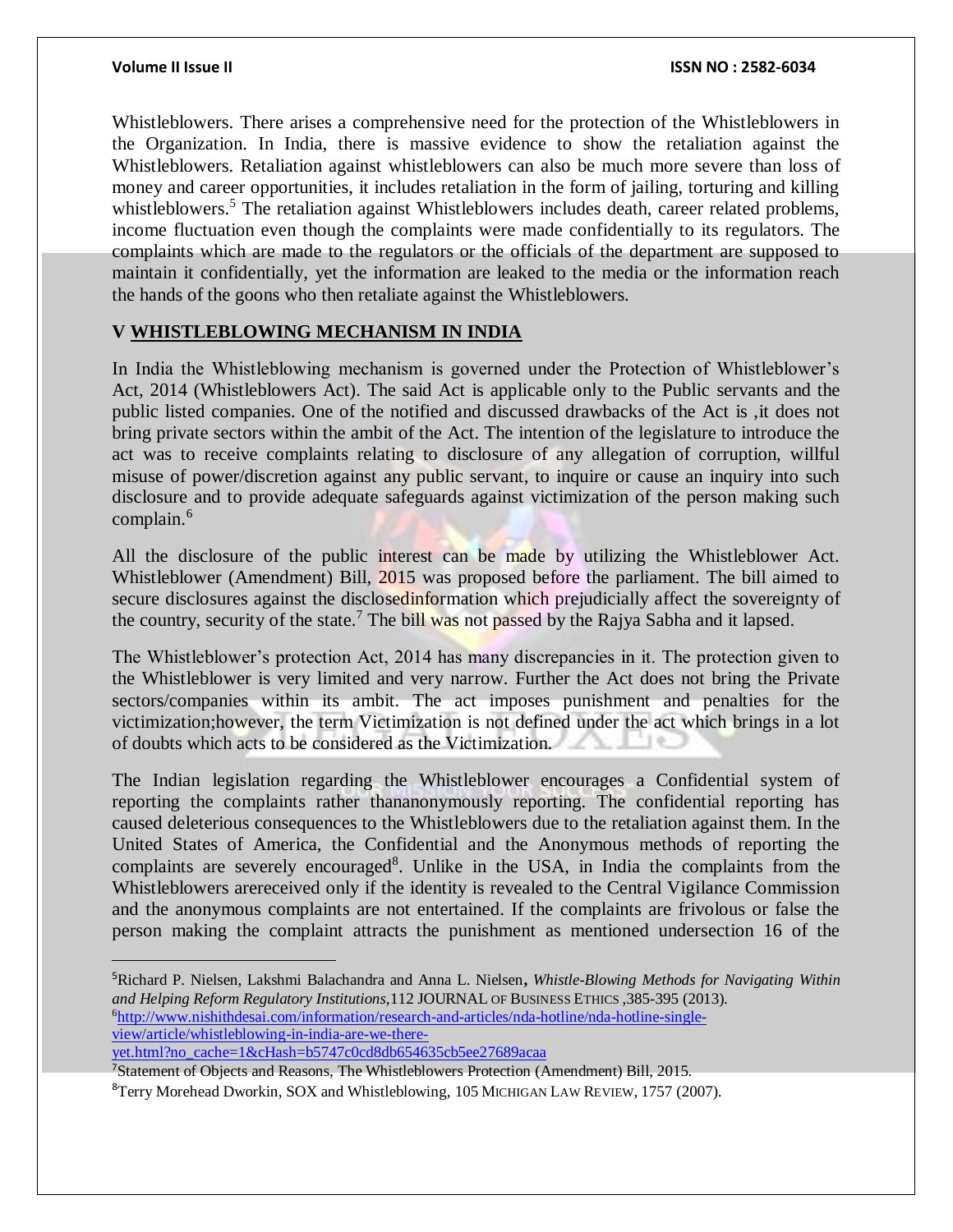$\overline{a}$ 

Protection of the Whistleblowers Act, 2014.This factor leads to the major discouragement to the Whistleblower as it brings fear within him to be held liable for the punishment because of which he may tend not to report the complaint at all. Anonymous complaints encourage the informant to report without any fear of retaliation which could be a threat to his life, his job, low incomes etc.

### **VI EXCLUSION OF PRIVATE SECTION UNDER THE PROTECTION OF WHISTLE XLOWERS ACT, 2014**

In the present times the fraudulent and illegal activities takeplace not just in the public sector but in the private sector as well. The law should mandate to bring the private sector of any size including non-profit organization, so that illegal activities could be identified and major risk could be avoided.<sup>9</sup> Due to privatization even the private companies are indulging into entering the public domain there is a great scope for the private companies also to be secured under the act.

Excluding the private sectors would be perilous. The exemption of private sectors does not only affect the companies or the organizations but it affects the society as a whole. Whistleblowers can be termed as the guardian of the Organization, it is necessary for the organization to create a subtle environment and work space, instead of retaliation and causing harm to them.

Like the public companies, even the private companies contribute to the growth and development of Indian economy. Therefore, the county cannot take any chance for the misconduct to occur in the system which in turn would affect the people at large. This being said, private companies are not free from unethical practices. There are many cases which evolve bribery, cash embezzlement etc. In many countries, in order to protect the whistleblowers, organizations have framed policies and guidelines. Even Indian companies do have certain policies to safeguard the whistleblowers.

To increase the scope and efficiency of the Act the Administrative Reform Commission made recommendations to increase the safeguards provided to the Whistleblowers along with the recommendation to include the private sectors in the ambit of the act in the year 2007. Unfortunately, these recommendations were not taken into consideration by the commission which has limited the act only to the public sectors.<sup>10</sup>

The recommendation to include private sectors within the ambit of the Whistleblowers act has also been expressed by the international authorities as well. The 2009 OECD AntibriberyRecommendation calls on Parties to ensure that whistleblower protections are in place forboth public and private sector employees.11

<sup>9</sup>KarnMarwaha ,*Corporate governance and whistleblowing in India: promises or reality?*,59 INTERNATIONAL JOURNAL OF LAW AND MANAGEMENT (2007).

<sup>&</sup>lt;sup>10</sup> Fourth Report on Ethics in Governance' (Second Administrative Reforms Commission 2007) <https://darpg.gov.in/sites/default/files/ethics4.pdf>

<sup>&</sup>lt;sup>11</sup> OECD Recommendation of the Council for Further Combating Bribery of Foreign Public Officials in International Business Transactions, (2009)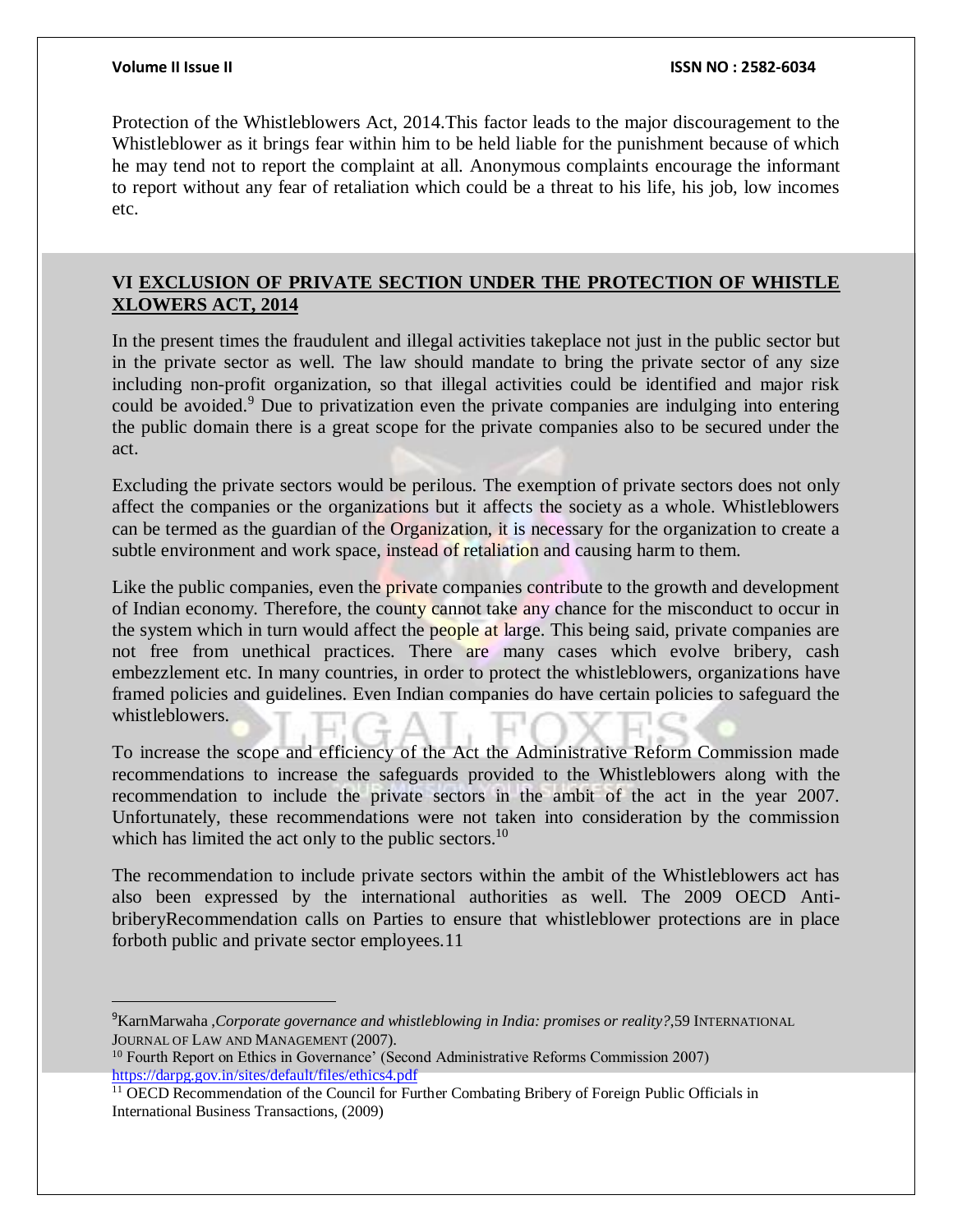After the great Enron scam (2001), the US Supreme court in the case of *Lawson v FMC LLC<sup>12</sup>*held that, section 1514A of the Sarbanes Oxley Act of 2002 extend to the private companies and not just to the public companies.<sup>13</sup> The private companies include the contractors who provided services to the public companies. Thus, the Sarbanes Oxley Act extended the protection to the company which were bankrolled by the public substantial money and not just to the public companies all together. $14$ 

As per Companies Act 2013, every listed companies or such classes of companies should establish a mechanism that would encourage the directors and employees to report frauds in the manner prescribed.<sup>15</sup> This is given in the sub-section 9 shall provide safeguards against the victimization of persons and can directly report to the chairperson of the Audit Committee in exceptional cases, provided that the details of the mechanism should be posted on the company's official website and in the board's report.<sup>16</sup>

Clause 49 of the listing companies has made it mandatory to adopt a policy for the employees to report to the management about the unethical or fraudulent activities that are happening in the organization. The policy should also provide adequate safeguard for the whistleblowers. Where a senior manager is involved in the fraud, the whistleblower has direct access to chairman of the audit committee as per the benefit under the  $Act.$ <sup>17</sup>

The article covers a few reasons why the private sectors have to be brought within the purview of the Protection of Whistleblowers Act, 2014.

- 1. The fraudulent or the Illegal activities takeplace even in the private sectors just like the public sectors. The employees in the private sectors need required protection to report the Whistleblower complaints and not to face any retaliation against them. The scope and impact of the Act would extensively increase if the private sectors are included under the act.
- 2. Private sectors contribute at large to the economy of the country. Only if the private sectors are immune from unethical practices and procedures it will continue to contribute better to the economy of the country. Ifthe fraudulent or the illegal activities are not reported at the right time, it will affect the country's economy and also the society at large.
- 3. At times, the company may manipulate the books of accounts and there could be the chances of under reporting of income. When this happens, the profit of the company will be shown less in the financial statements. The tax is calculated and paid to the government on the basis of the profit shown in the financial statements. Because of the under reporting of the income the company may pay a lower amount of taxes to the government. This may impact the economy of the companies. Because there aren't any laws which are applicable to the private companies regarding the whistleblowing policy, the employees may not report such fraud even if they are aware of such frauds, because of the fear of getting retaliated.

 $\overline{a}$ 12 571 U.S. 429 (2014)

<sup>13</sup><https://supreme.justia.com/cases/federal/us/571/429/>

<sup>14</sup>Kevin Rubinstein, *Internal Whistleblowing and Sarbanes-Oxley Section 806: Balancing the Interests of Employee and Employer,*52 NYLS LAW REVIEW, 638-657

<sup>&</sup>lt;sup>15</sup>The Companies Act, 2013 s 177(9)

<sup>16</sup> The Companies Act, 2013 s 177 (10)

<sup>&</sup>lt;sup>17</sup> Clause 49 of the Listing Agreement.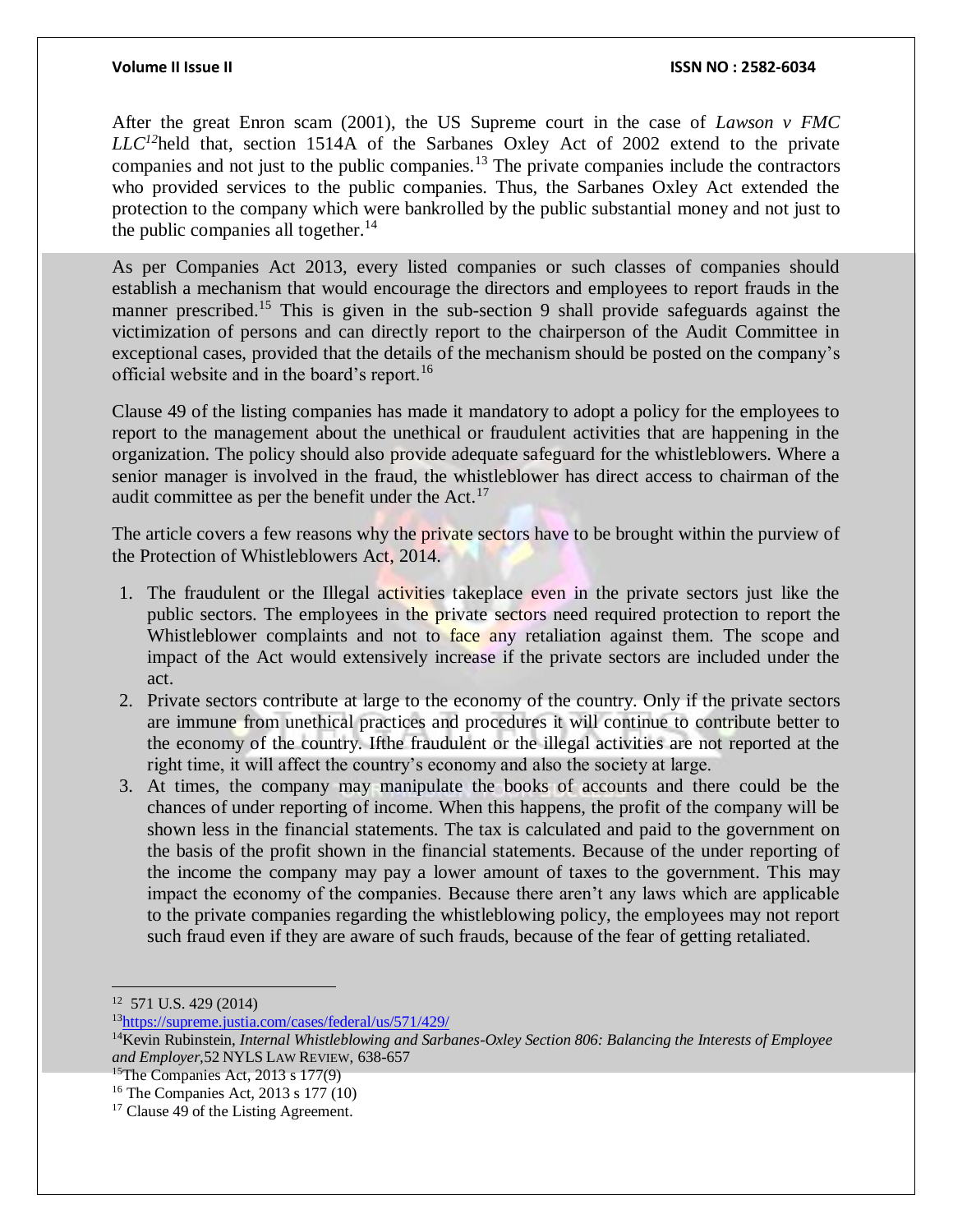4. When the company is caught in such an act, the employees would refrain from joining the company. Due to this there won't be any skilled human resource available in the company. Because of the unskilled personnel in the management of the company, the management cannot make any right decisions which would benefit the company.

### **VII CONCLUSION**

 $\overline{a}$ 

The main purpose and object of the Whistleblower Protection Act, 2014 is to safeguard the Whistleblowers and to wipe out the fraudulent, illegal activities and corruption in the organization. However, excluding private sectors from the ambit of the Whistleblowing policies will not help in attainment of the Act's objectives.These policies aim to enable people in organizations, to raise concern about organizational wrongdoing so that such wrongdoing is rectified and protect whistleblowers when they raise such concerns. <sup>18</sup>

A National legislation should be drafted to include the private sectors under the act, which in turn increases the organizational value by laying down the extensive guidelines those which have to be adopted by the private companies.

The Companies Act 2013, should be amended so as to cover even the Private companies within the purview of the Act. Private Companies also play a vital role in the economy of India. Therefore, steps have to be taken to curb the happenings in those sectors. The Companies Act should introduce guidelines and policies that would create an ambience for the employees a sense of security and belief in oneself. As a whistleblower is one of the tools of corporate governance, essential steps have to be taken to raise its standards and make it beneficial to both employees and the organization.



**LEGAL FOXES** 

<sup>18</sup>Eva E. Tsahuridu and Wim Vandekerckhove**,** *Organisational Whistleblowing Policies: Making Employees Responsible or Liable?***,**82JOURNAL OF BUSINESS ETHICS , 107-118 (2008).